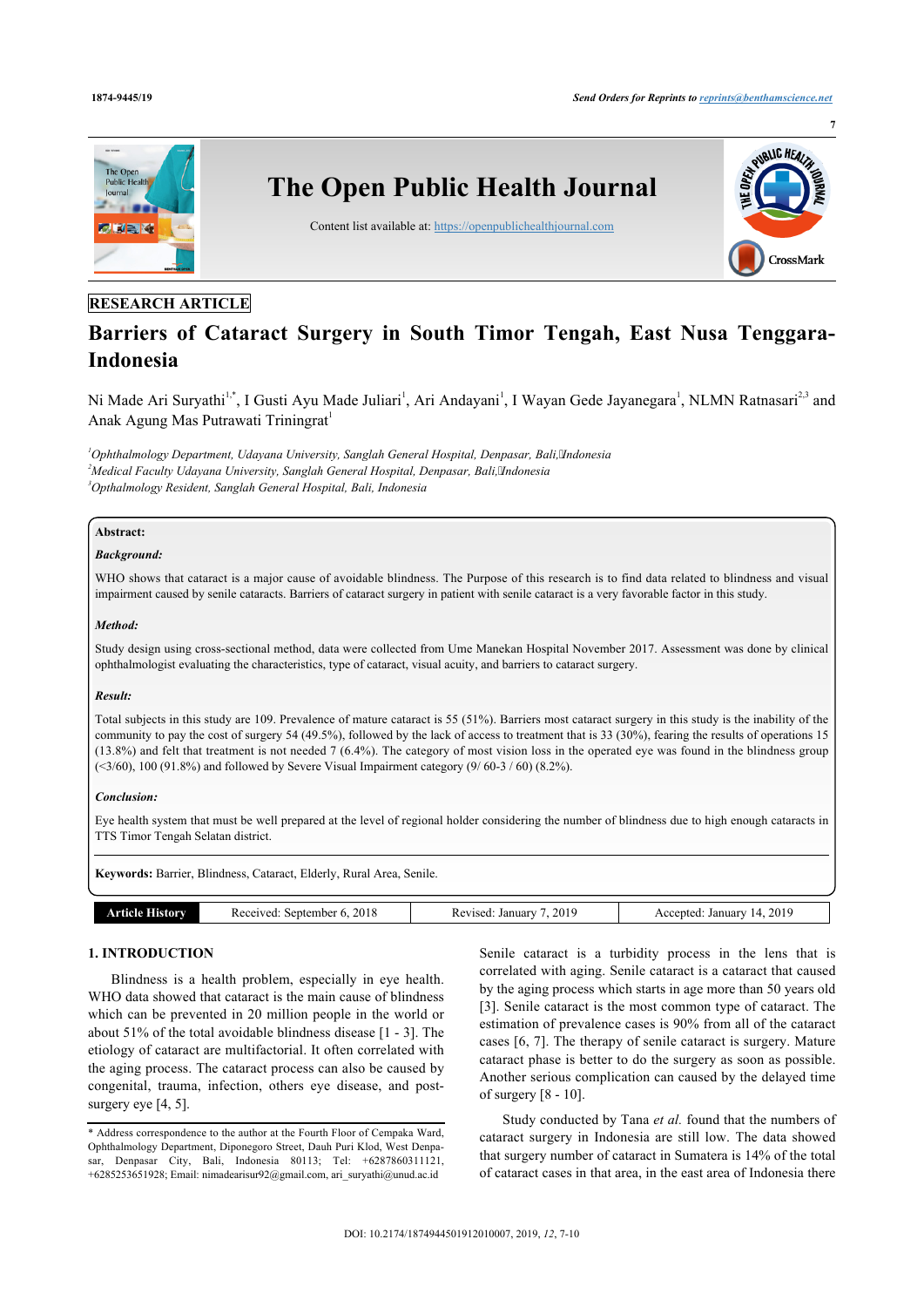are 20.1% of total cataract cases [\[11](#page-3-8) - [13\]](#page-3-9). The low number of cataract surgery is caused by some barriers such as the minimum of the citizen knowledge about cataract treatment, the wrong perception about cataract therapy [\[14](#page-3-10) - [16\]](#page-3-11).

There are only few studies about the barriers of cataract surgery. A study that based on community needs so many funds and long time to evaluate. This study is planned to be done in social service at South Timor Tengah regency, East Nusa Tenggara. This social service program is a routine program done by Perdami Bali and Ophthalmology Department of Udayana University/ Sanglah Hospital Denpasar which collaborates with Besipaee local civil society organizations.

This study using Rapid Assessment of Avoidable Blindness (RAAB) questionnaire, the data will collect in senile cat aract patient age more than 50 years old [[10\]](#page-3-7). The criteria of 50 years old are used because cataract in this age is already disturbing daily life activity and the vision category already in blindness or severe visual impairment (SVI) category based on World Health Organization (WHO) criteria.

Limburg's study showed that there are many factors (barriers) which cause the senile cataract patient doesn't get the surgery [\[17](#page-3-12), [18\]](#page-3-13). That barriers are 1) do not feel the need of the surgery yet, 2) fear of the surgery result, 3) the expensiveness of cataract surgery, 4) the rejected of cataract surgery by the health service, 5) doesn't know that cataract can be cured, 6) can't reach the appropriate health service, and others local factors such as culture and gender factor [\[12](#page-3-14) - [14\]](#page-3-10).

South Timor Tengah is one of the East Nusa Tenggara regency. The capital city of South Timor Tengah is Soe. The area of South Timor Tengah regency is  $3.948 \text{ km}^2$  with total population 459.310 people and the population which more than 50 years old are around 82.675 people[[19](#page-3-15), [20](#page-3-16)]. The ophthalmology health service in South Timor Tengah regency is done by 1 ophthalmologist in South Timor Tengah Hospital. The purpose of this study is to know about the prevalence of vision disorder and barriers of cataract surgery in senile cataract population at South Timor Tengah regency, East Nusa Tenggara.

#### **2. MATERIALS AND METHODS**

This study is an observational analytical study with crosssectional design. The data were collected prospectively by visiting the Ume Manekan Hospital of South Timor Tengah Regency. The data that was collected are the characteristic of senile cataract patient including visual acuity, anterior and posterior segment examination, and questionnaire with question about the barriers to do the cataract surgery.

The study held at Ume Manekan Hospital, South Timor Tengah regency, East Nusa Tenggara from  $1<sup>st</sup> - 31<sup>st</sup>$  November 2017. The target population of this study is all senile cataract patients at Ume Manekan Hospital, South Timor Tengah Regency.

<span id="page-1-0"></span>The sample of the study is all senile cataract patients at Ume Manekan Hospital who fulfilled the inclusion and

exclusion criteria. The inclusion criteria are senile cataract patient who visits Ume Manekan Hospital in November 2017, the patient who wants to follow the study and sign the informed consent. The exclusion criteria are senile cataract patient with visual acuity in early visual impairment and moderate visual impairment category, inability to communicate well. The assessment started by anamnesis of the complaint, anterior and posterior eye examination by widening the eye. Fulfilling the questionnaire about barriers of the cataract surgery. This questionnaire is adopted the RAAB survey questionnaire which already recommended by WHO in eye community studies.

The variable classification and identification are age, gender, health history, trauma history, and eye examination variable (vision acuity, anterior and posterior segment examination, and cataract surgery barriers questionnaire). The measurement tools are anamnesis sheet, eye examination sheet, and barriers RAAB questionnaire. This study has administered the ethics commission agreement from ethical comitee Faculty of Medicine, Udayana University.

Statistic data analysis is all data which is entered to the work table and analyzed by SPSS version 17.0 program. The data about the subject characteristic was analyzed descriptively. Categorical data were described in frequency and percentage form. Meanwhile, numerical data was divided and got ordinal data to facilitate the data analysis. Data analysis steps are data selection which is editing, coding, and tabulation was entered to the navigator file of SPSS program and descriptive statistical analysis.

The general characteristic and frequency variable distribution are age, gender, education, job, income, vision acuity, diagnosis and cataract surgery barriers. The result of the study will explain in narrative and table form.

#### **3. RESULTS AND DISCUSSION**

This research is a pilot study to find the patient characteristics and barriers of cataract surgery in South Timor Tengah Regency, East Nusa Tenggara. The total number of subjects was 109 people who treated for cataract surgery. This study found that most of the senile cataract patients are men; as many as 65 people (59%) followed by women as many as 44 people (40%). Senile cataract commonly suffered by people aged 60-69 years, as many as 41 people (37%) followed by ages 70-79 years as many as 28 (25.68%). The smallest rate of the cataract surgeries was done in people at the age of 80-89 years (9.74%). This finding in line with study conducted by Daien (2012) in France which found the highest rate of cataract surgery was done at  $60 - 69$  [yea](#page-3-11)[rs o](#page-3-17)[f ag](#page-3-18)e and the lowest rate was done at  $80 - 89$  years old  $[16, 21, 22]$ .

The proportion of bilateral senile mature cataract is 56% (61 people). It provides an illustration of blindness occurs in people who come to cataract surgery are b[ila](#page-3-19)te[ral](#page-3-20) blindness in both eyes and will affect their daily lives [23 - 25]. It makes a wrong perception in the community. Most of the cataract patients are suffering from senile mature cataract as many as 55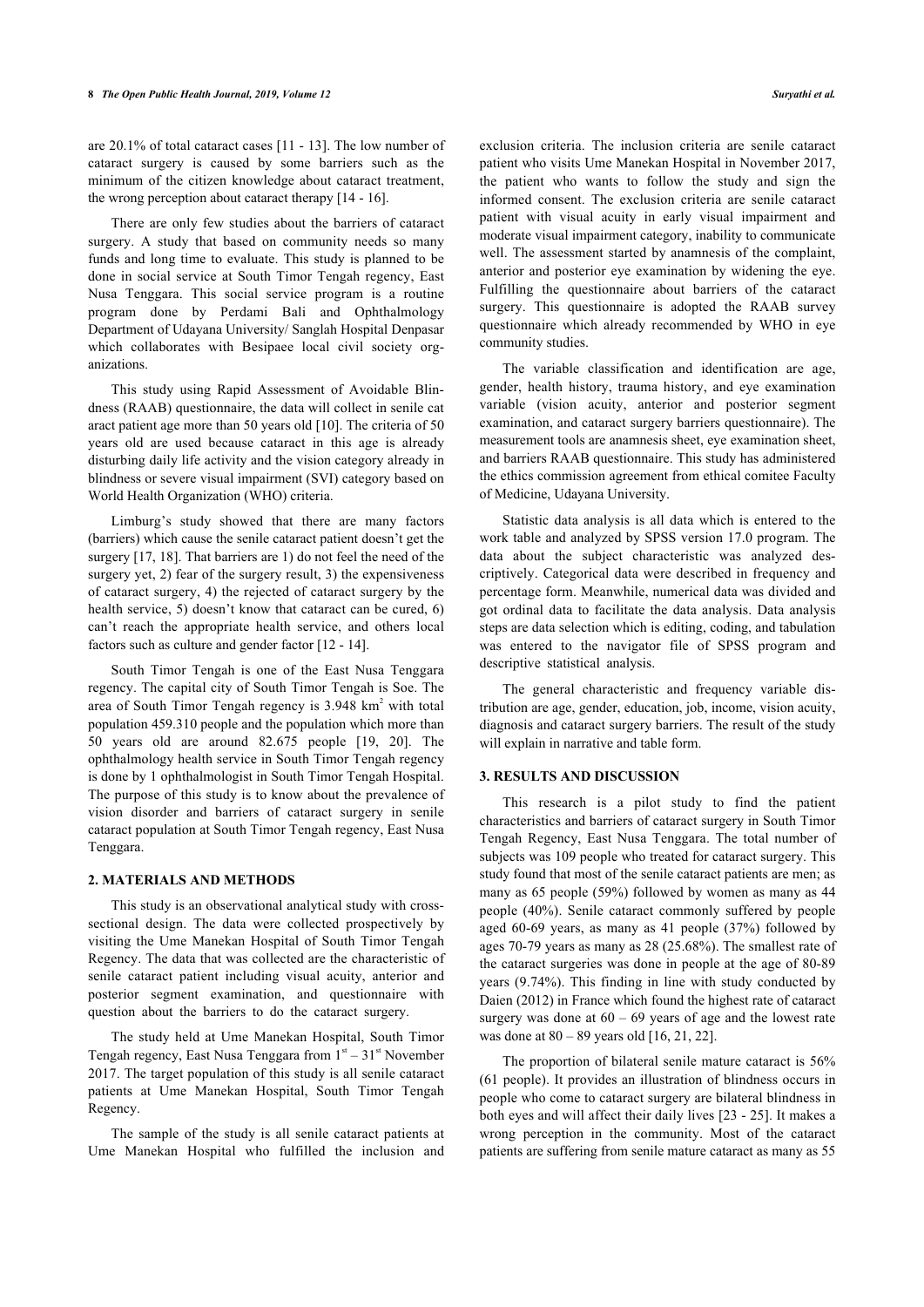# **Table 1. Baseline characteristics.**

| <b>Characteristics</b>                   | Total (N)      | Percentage |
|------------------------------------------|----------------|------------|
| <b>Sex</b>                               |                |            |
| Male                                     | 65             | 59.61%     |
| Female                                   | 44             | 40.32%     |
| Age                                      |                |            |
| 40-49 years old                          | 15             | 13.76%     |
| 50-59                                    | 15             | 13.76%     |
| 60-69                                    | 41             | 37.61%     |
| 70-79                                    | 28             | 25.68%     |
| 80-89                                    | 10             | 9.74%      |
| <b>Laterality of Cataract</b>            |                |            |
| Right eye (OD)                           | 33             | 30.27%     |
| Left eye (OS)                            | 15             | 13.76%     |
| Bilateral (ODS)                          | 61             | 55.96%     |
| Senile cataract type                     |                |            |
| Immature senile cataract                 | 44             | 40.36%     |
| Mature senile cataract                   | 55             | 50.45%     |
| Hypermature senile cataract              | 10             | 9.17%      |
| <b>Visual impairment</b>                 |                |            |
| Blindness $(\leq 3/60)$                  | 100            | 91.8%      |
| Severe Visual Impairement (<6/60-3/60)   | 9              | 8.2%       |
| Moderate Visual Impairement (<6/18-6/60) | $\overline{0}$ | $0\%$      |
| Early Visual Impairment (<6/12-6/18)     | $\theta$       | $0\%$      |
| <b>Cataract surgery Barriers</b>         |                |            |
| Inability to achieve the surgery cost    | 54             | 49.54%     |
| Do not feel the need for the surgery yet | $\tau$         | 6.4%       |
| Fear about surgery result                | 15             | 13.76%     |
| Limited access to health service         | 33             | 30.27%     |

people (51%), followed by senile immature cataract as many as 44 people (40%) and hyper matured cataract as many as 10 people (9%). The majority of visual impairment are blindness (visual acuity  $\langle 3/60 \rangle$  as many as 100 cases (91.8%) then followed by severe visual impairment (visual acuity <6 / 60-3 / 60) as many as 9 cases (8.2%) (Table **[1](#page-1-0)**).

The most cataract surgery barriers in this study were the inability of the community to achieve the surgery costs (49.5%) followed by limited access to health service as many as 30%, fear of poor surgery results (13.8%), and do not feel the need of treatment (6.4%). Based on these findings, inability of the community to achieve the surgery cost can be a suggestion for the Regional Government to include a cataract surgery program in national insurance. National insurance (BPJS) has insured cataract surgery, but BPJS for cataract surgery in South Timor Tengah regency is still in the formulating process between hospital and local government regulation. Another barrier of eye health programme in South Timor Tengah regency was the only ophthalmologist in town moved to West Nusa Tenggara; it makes the cataract surgery insurance program unable to run.

Senile cataract patients at Soe, South Timor Tengah regency have treated with cataract surgery in the nearest district which had an ophthalmologist. They traveled approximately 3 hours to reach the ophthalmologist. The participation of ophthalmologists and cataract service program in Soe, East Nusa Tenggara are important factors to eradicate blindness due to senile cataract.

# **CONCLUSION**

The prevalence of mature cataracts in this study was 55 (51%). The majority of cataract surgery barriers in South Timor Tengah, East Nusa Tenggara were the inability to pay the operating costs 49.5%. The importance of an ophthalmologist at Soe, South Timor Tengah Regency or the existence of cataract social service program is important to eradicate blindness in Soe due to senile cataract. Further research is needed on monitoring and evaluating social services for cataract surgery in this province.

# **FUNDING**

This research receive no specific funding from any public agency, commercial, or non-private sectors

# **ETHICS APPROVAL AND CONSENT TO PART-ICIPATE**

Ethical approval has been given by Ethical Commission of Udayana University/ Sanglah General Hospital.

# **HUMAN AND ANIMAL RIGHTS**

No animals were used in this research. All human research